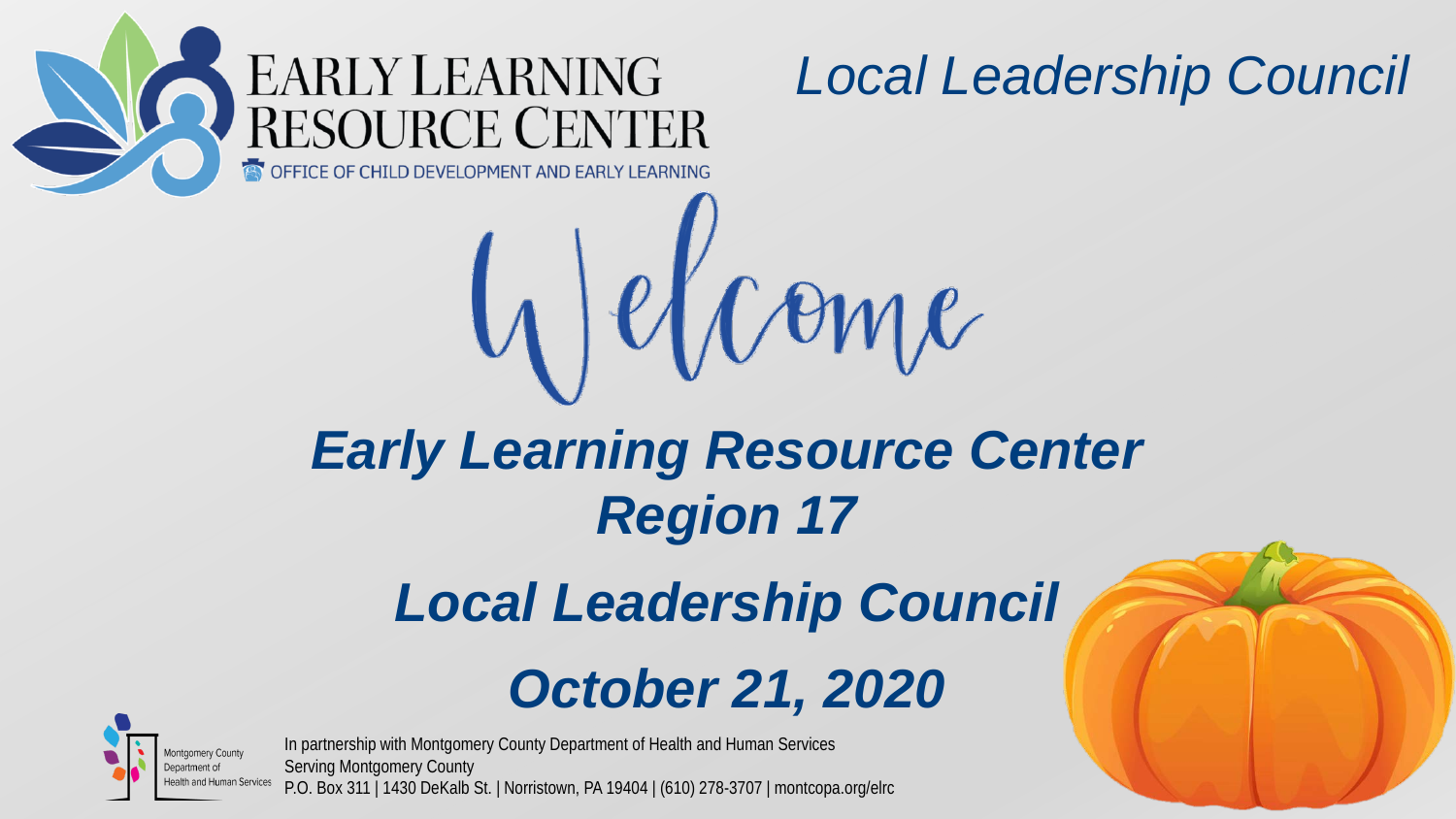

#### **What is the Local Leadership Council?**

The formation of the Early Learning Resource Center (ELRC) Region 17 Local Leadership Council (LLC) is one strategy being utilized to ensure that ELRC Region 17 is working in an integrated and collaborative way within the local early learning service community. We enjoy working with you and your agency to enhance the visibility of ELRC Region 17 as a hub for early learning resources. We are excited to have a diverse group of community stakeholders including early childhood programs, providers, families, school districts, higher education, businesses, and funders.

ELRC Region 17 has assembled and strengthened strong, clear and shared leadership at the local level by engaging a wide range of community stakeholders in the early learning agenda.



In partnership with Montgomery County Department of Health and Human Services Serving Montgomery County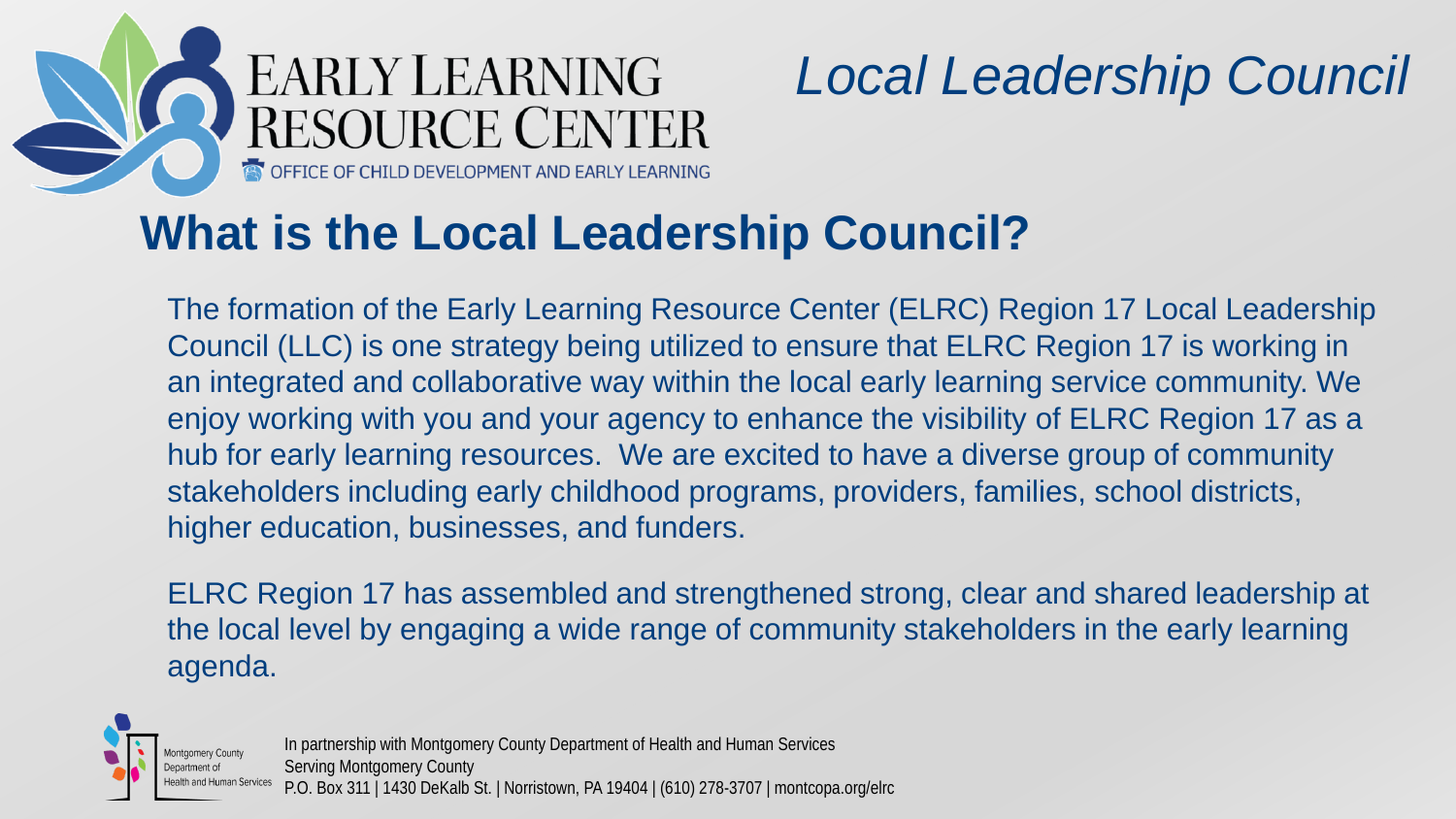

#### **ELRC Region 17 Office Updates**

- The ELRC office continues to be fully operational
- Staff are working remotely to every extent possible
- The HSC building remains closed to the public
- Information will continue to be released as it becomes available
- View our [monthly Newsletter](https://www.montcopa.org/DocumentCenter/View/24001/ELRC-Newsletter)
- Visit our website for the latest information, [montcopa.org/elrc](https://www.montcopa.org/elrc)
- Email questions and concerns to [elrcregion17@pa.gov](mailto:elrcregion17@pa.gov)

#### **Thank you for your continued support**



In partnership with Montgomery County Department of Health and Human Services Serving Montgomery County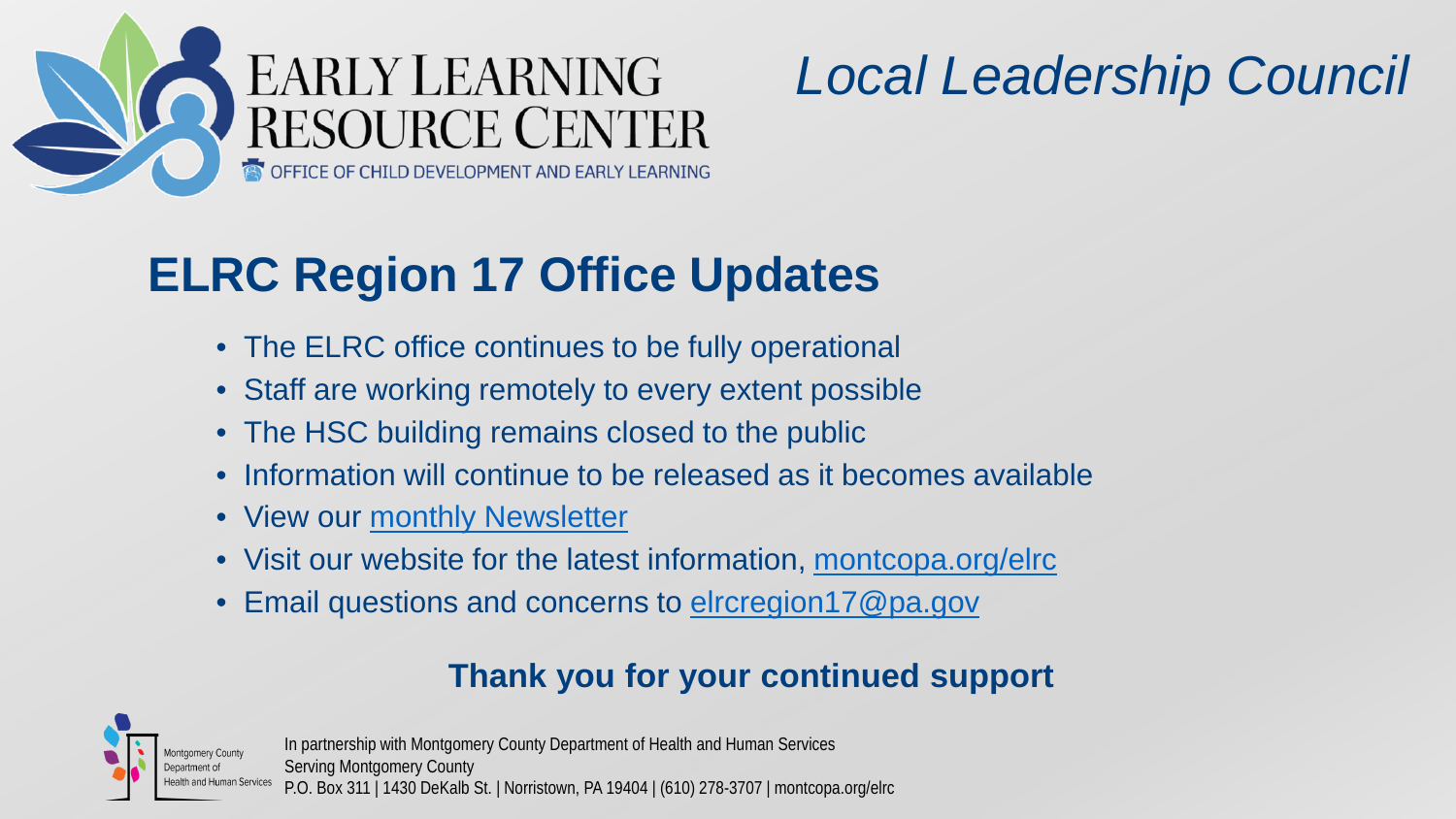

# **Contacting Us**

An [Employee Directory](https://www.montcopa.org/3171/Employee-Directory) is available on our website, [montcopa.org/elrc.](https://www.montcopa.org/elrc)

- **Email:** [ELRCRegion17@pa.gov](mailto:ELRCRegion17@pa.gov)
- **Phone:** 610-278-3707 (return calls may be placed from a private number)
- **Fax:** 610-278-5161
- **Mail:** ELRC Region 17 PO Box 311 1430 DeKalb Street Norristown, PA 19404-0311



In partnership with Montgomery County Department of Health and Human Services Serving Montgomery County P.O. Box 311 | 1430 DeKalb St. | Norristown, PA 19404 | (610) 278-3707 | montcopa.org/elrc

#### **Follow us on Social Media @HHSMontcoPA**

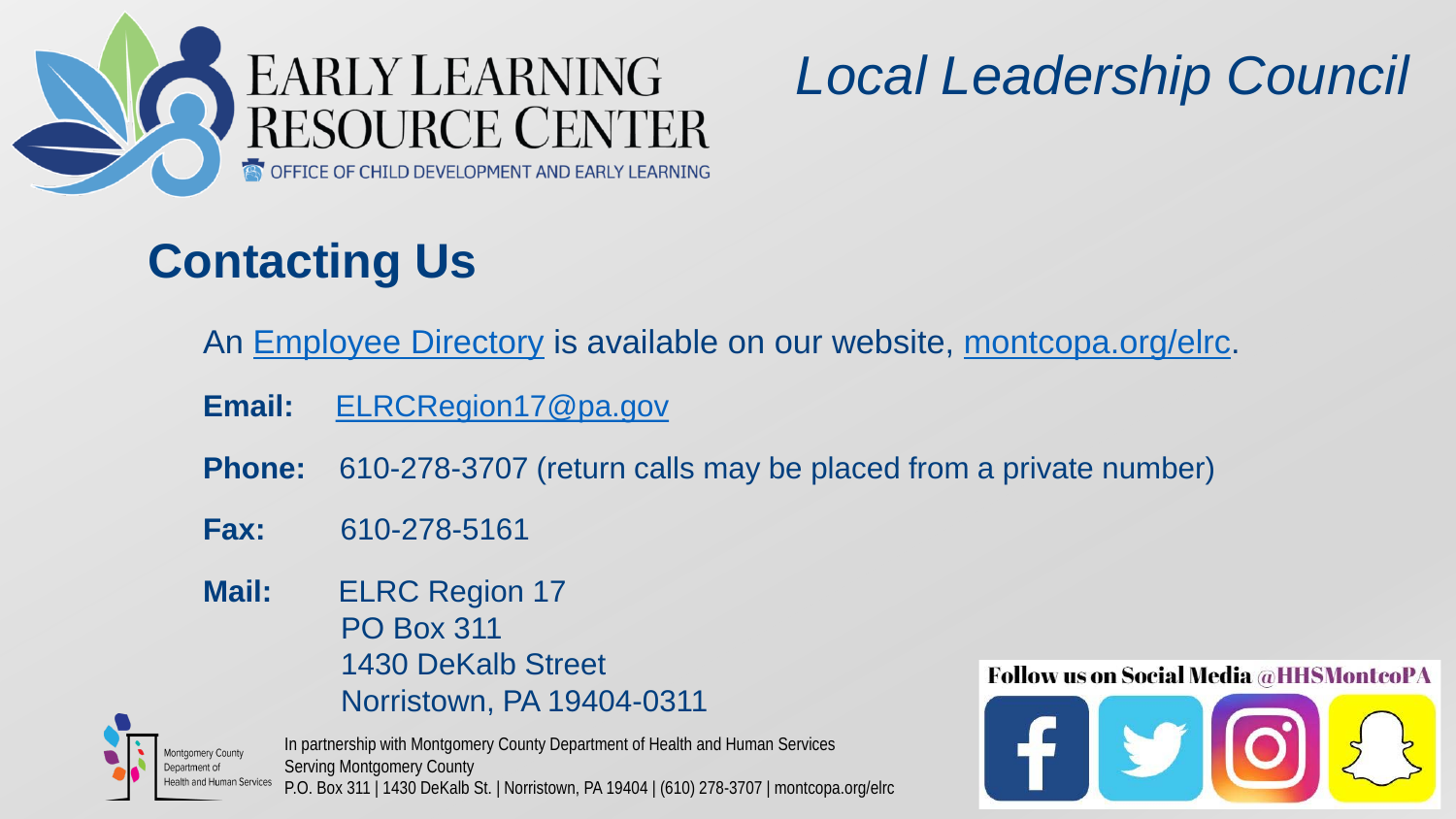

#### **Personal protective equipment (PPE) Distribution**

ELRC 17 held a PPE distribution event on October 7<sup>th</sup>

Distributed 100 free PPE kits to early learning programs

**Another event will be held on October 28th**

We will be distributing 100 additional free kits – information to follow











In partnership with Montgomery County Department of Health and Human Services Serving Montgomery County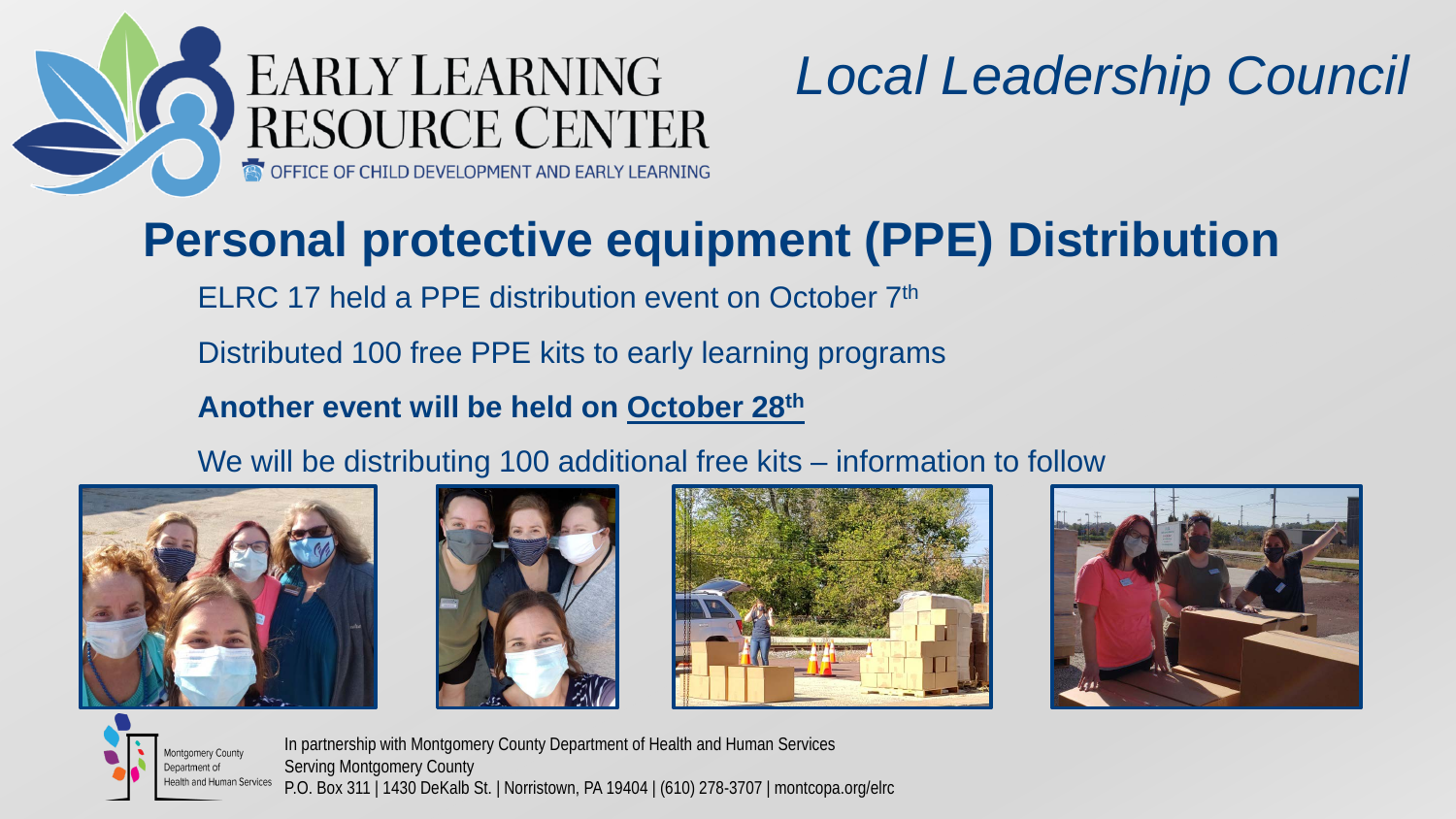

#### **Montco Cares Program**

Montgomery County childcare facilities suffering disruption due to low enrollment and parents struggling to pay for childcare due to loss of income resulting from the COVID-19 pandemic will soon get financial help.

The Montgomery County Commissioners have allocated up to \$12,000,000 of Federal Cares Act money to fund the Montco Cares Program administered by the Early Learning Resource Center (ELRC), Region 17, in conjunction with the Montgomery County Department of Health and Human Services.



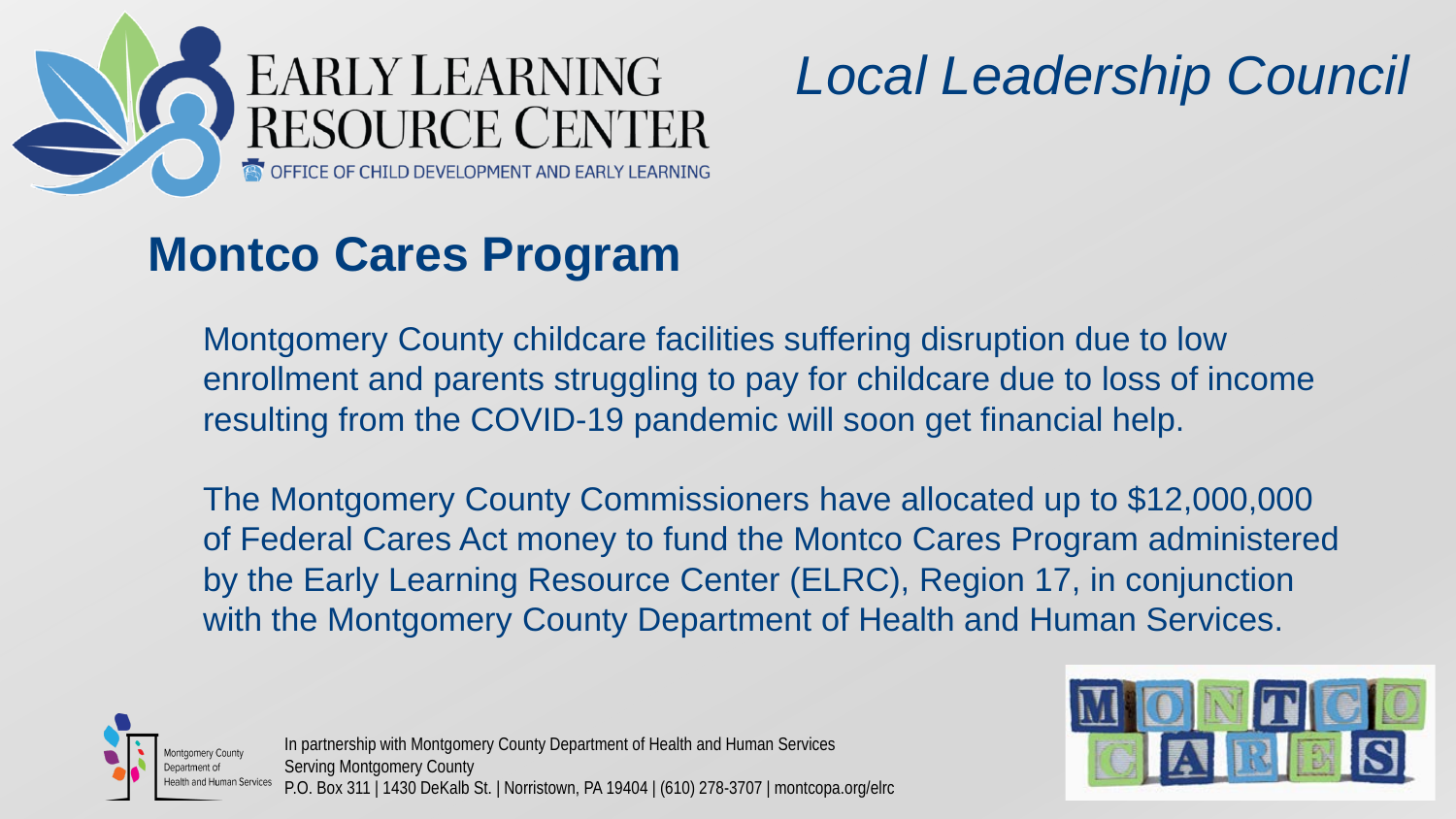

#### **Montco Cares Program - Families**

One purpose of the Montco Cares Program is to provide families in Montgomery County with financial support to assist them in paying for child care for children enrolled in a Pennsylvania Department of Human Services licensed child care facility. The financial support will cover the cost of child care from October 5, 2020 through December 30, 2020.

#### **[Grant Guidelines](https://www.montcopa.org/DocumentCenter/View/29137/Montco-CARES-Program--Family---Grant-Guidelines---10520) [Application](https://www.montcopa.org/DocumentCenter/View/29136/Montco-Cares-Program---Family-Grant---Application---10820?bidId=)**



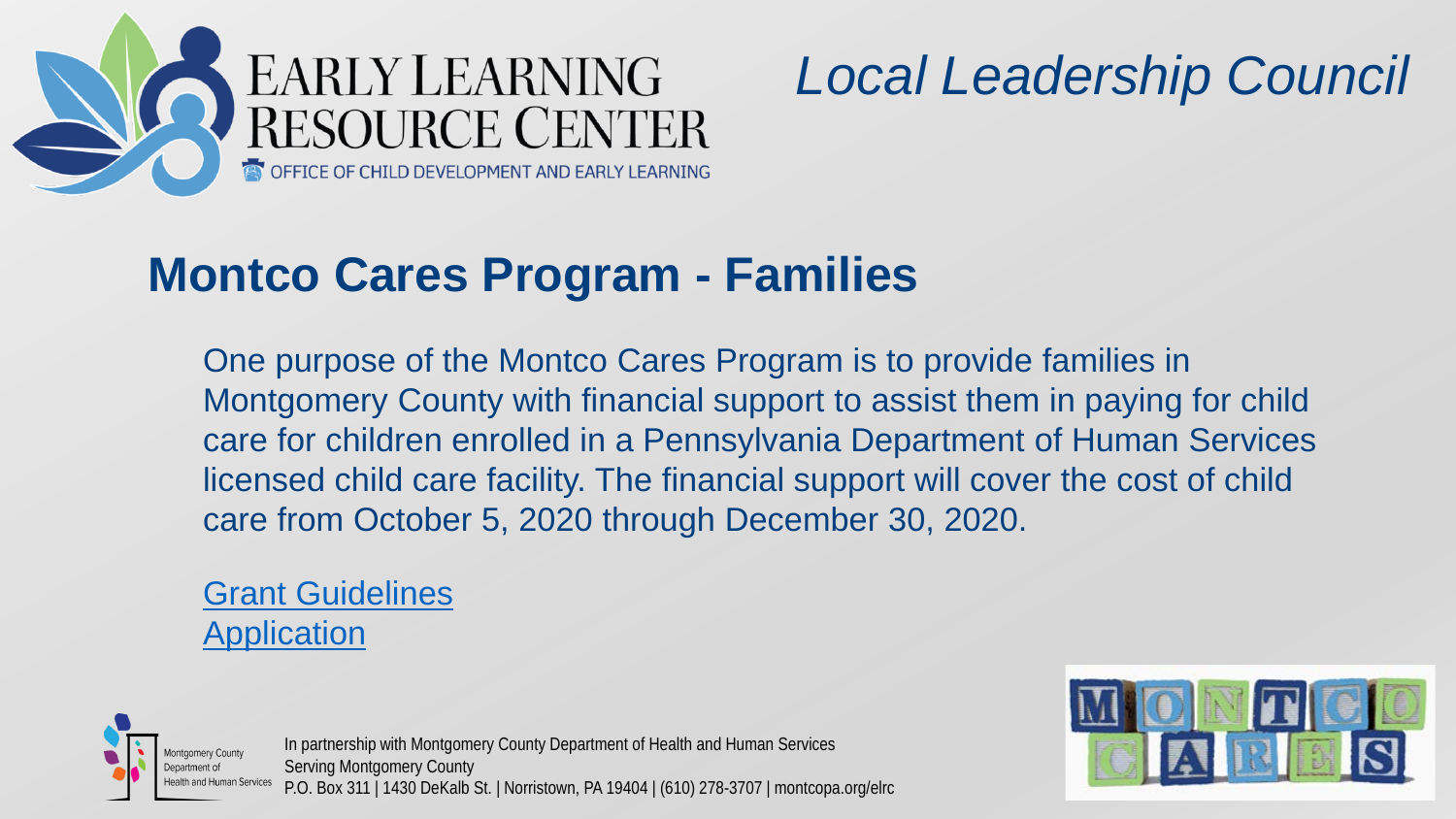

#### **Montco Cares Program - Providers**

This program will ensure the financial viability of Montgomery County child care centers that have experienced disruption due to the COVID-19 global pandemic. Up to \$12,000,000 in Federal CARES Act monies allocated to Montgomery County is being made available for this program. The application window will open on October 5, 2020 and close on November 2, 2020.

#### **[Grant Guidelines](https://www.montcopa.org/DocumentCenter/View/29135/Montco-Cares-Grant-Program---Provider---Grant-Guidelines---10520) [Application](https://forms.office.com/Pages/ResponsePage.aspx?id=7CS2qydqgUyVzrdefJatnCPCzUFdfaNNmPjIQLVTBnRUOTJJUEszMkdMVFhUWE1TQjg5U0ZIRlBJWC4u)** [W-9](https://www.montcopa.org/DocumentCenter/View/29144/Blank-W9)



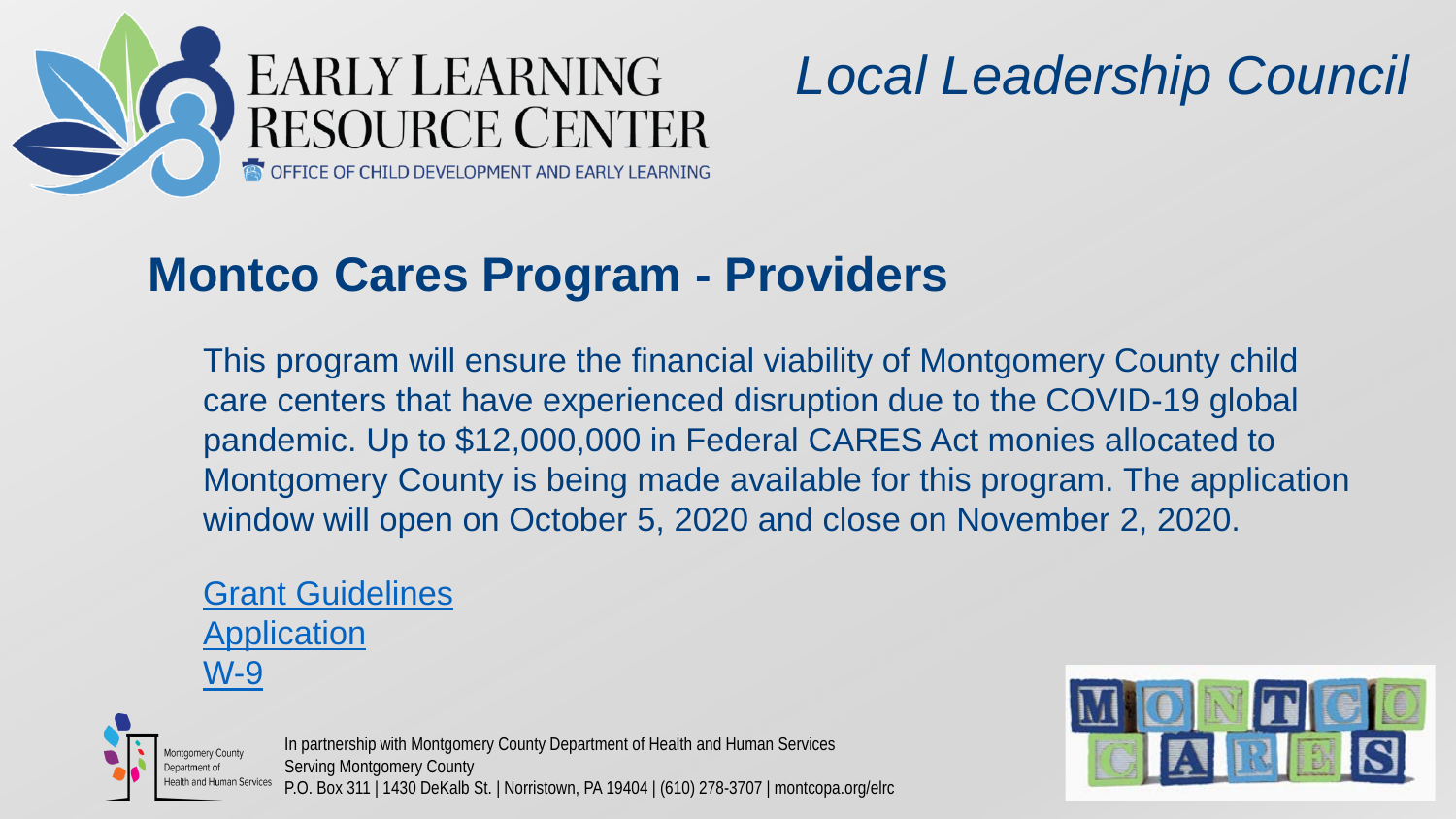

#### **Guest Speaker**

Alessandra (Ali) Gonzalez M.S. ED Infant and Early Childhood Mental Health Consultant The Pennsylvania Key In support of Pennsylvania's Office of Child Development & Early Learning

alegon@pakeys.org | 267.907.5108

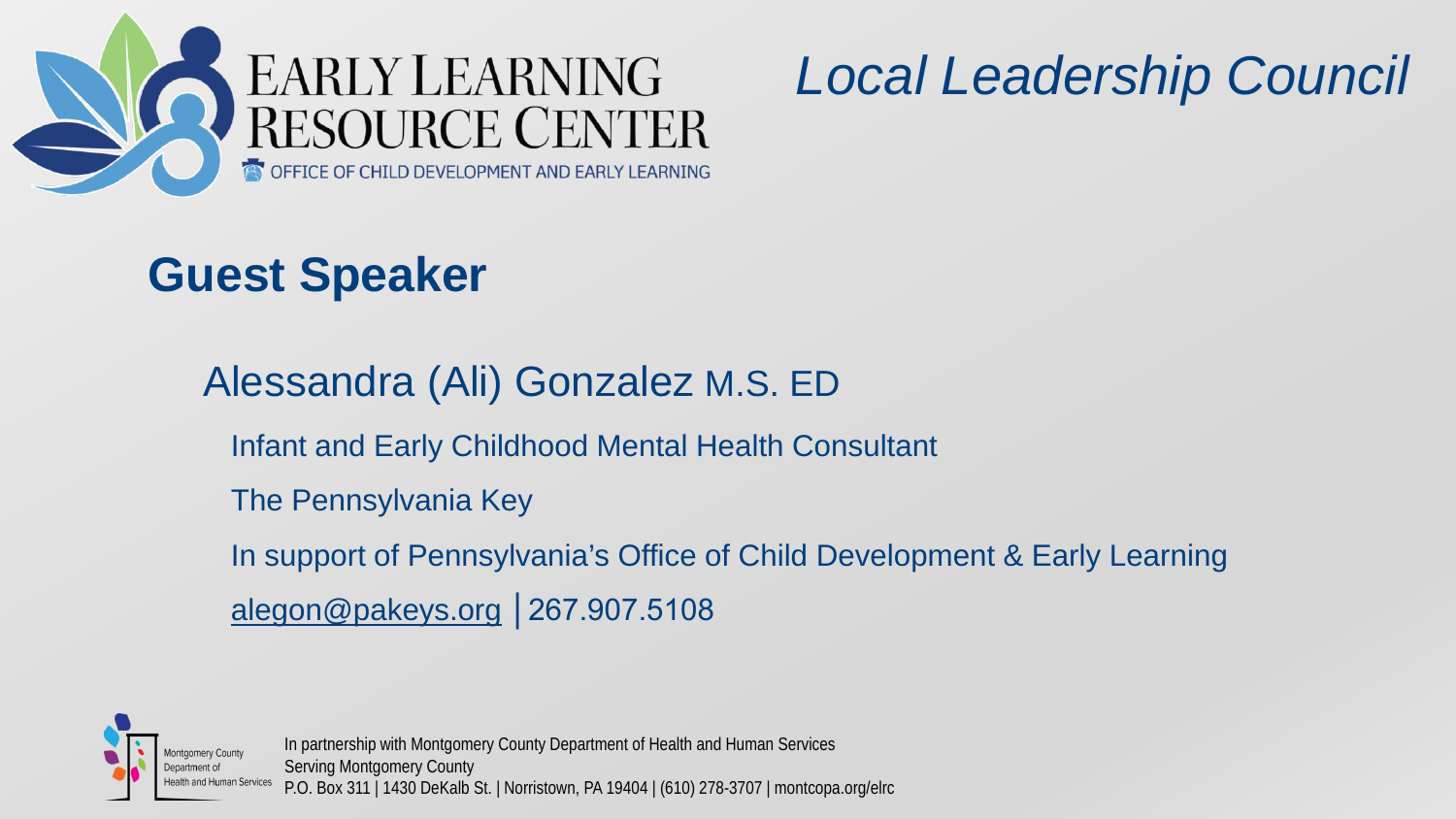

### **OCDEL Policy Updates**

[Announcement C-20-12:](https://myemail.constantcontact.com/Certification-News-You-Need-to-Know--Sept--29--2020.html?soid=1112117859299&aid=UnET7Q18vrs) Interim Guidance for Certified Child Care Facilities Operating During the Novel Coronavirus Pandemic

[Announcement DS-03](https://files.constantcontact.com/3e3d36fe201/98823739-926d-4c3a-b384-dc1ce2240468.pdf): Inclusion of All Children in Early Childhood Education Programs in **Pennsylvania** 

[Announcement C-20-09-Revised:](https://files.constantcontact.com/3e3d36fe201/1c6d36dc-f116-456d-ad6e-2dff562eefdf.pdf) Emergency Temporary Relocation of Facility due to the Governor Issuing a Declaration of Disaster – Specific to Novel Coronavirus (COVID-19)

[Announcement DS-20 #02](https://files.constantcontact.com/3e3d36fe201/31f2a176-87f7-401f-8a42-4fe2c83b9934.pdf): COVID-19 Related Policies, Announcements, and Communications that are Sunset or Obsolete

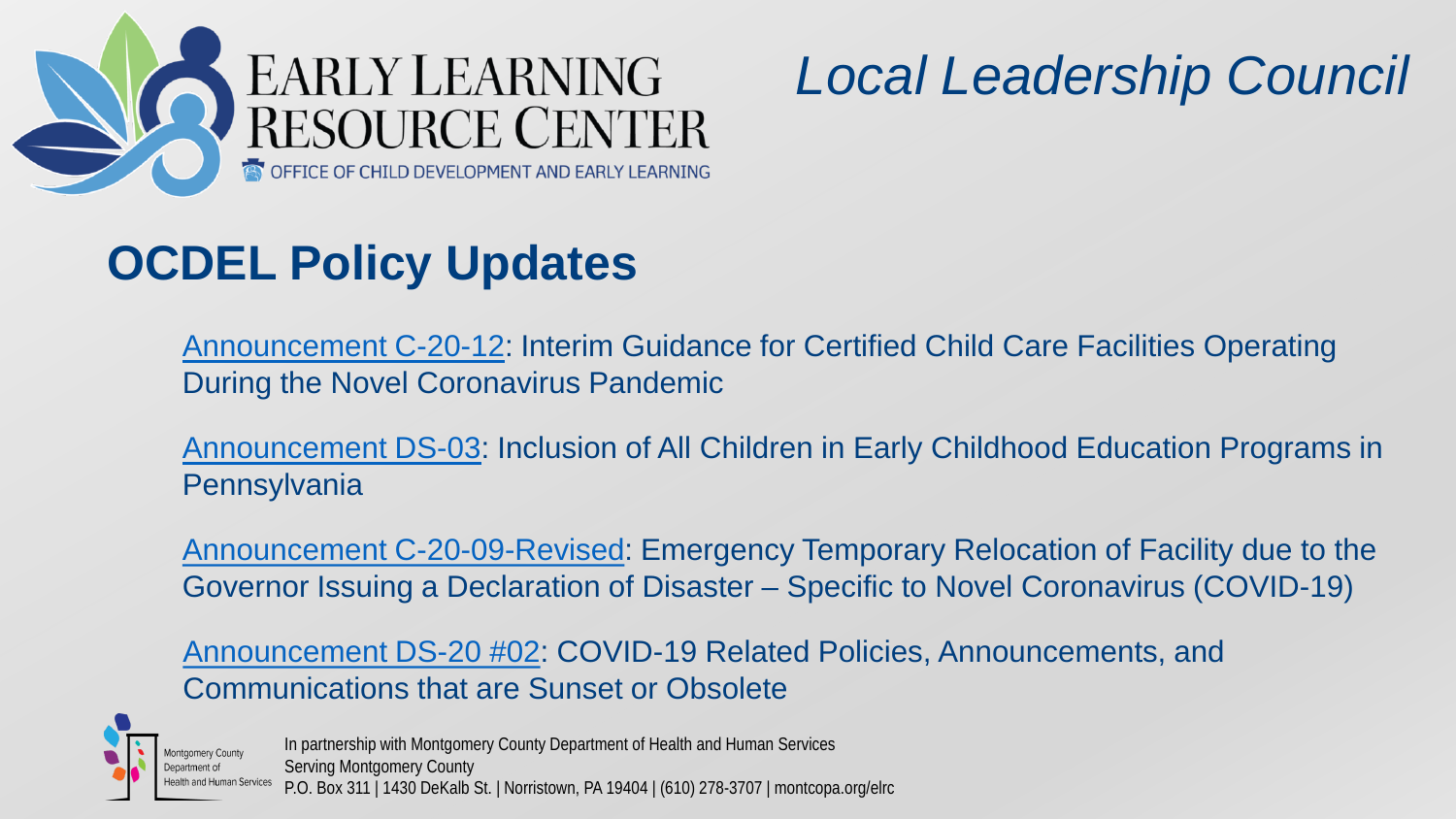

### **Child Care Works Updates**

- We are currently serving: 2,263 Families 3,947 Children
- CCW Provider payments are being paid based on attendance (as of 9/1/20)
- We are updating schedules for school-age children as quickly as possible as changes are reported (making adjustments for virtual, hybrid, & in-person options)
- Our CCW waiting list begins with applications received in mid-June (approximately a 4-month waiting list)

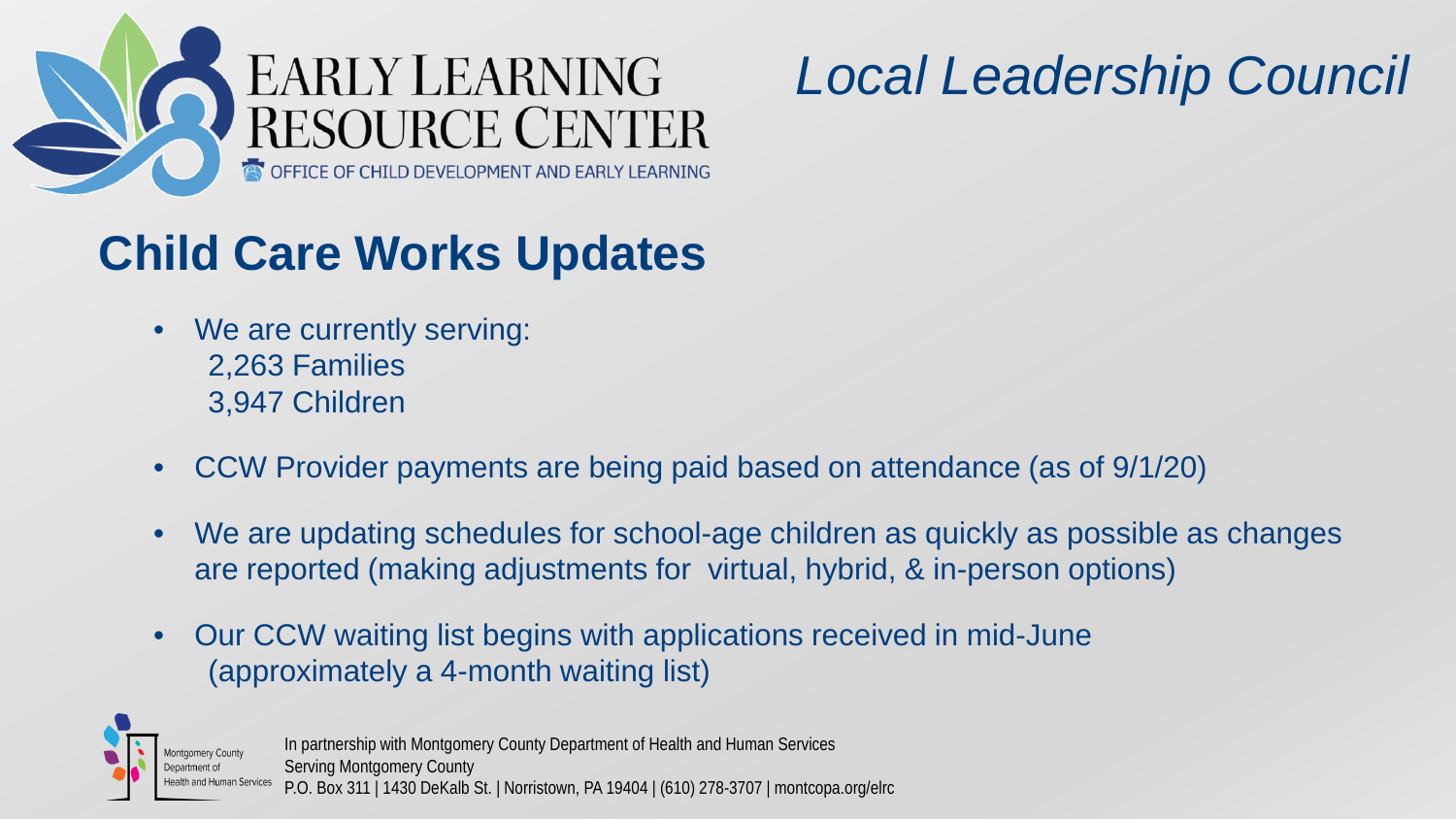

# **Keystone STARS Updates**

#### Internal Assessment Process

- To designate as STAR 3 or 4
- Replaces onsite observations by assessor; scores do NOT determine STAR level
- Allows for flexibility and ownership of CQI goals and program needs
- IAP requires:
	- o Designated IA team
	- o Virtual meeting with Program Quality Assessor and Quality Coach
	- o Complete Internal Assessment Guide (provided by QC)



In partnership with Montgomery County Department of Health and Human Services

Serving Montgomery County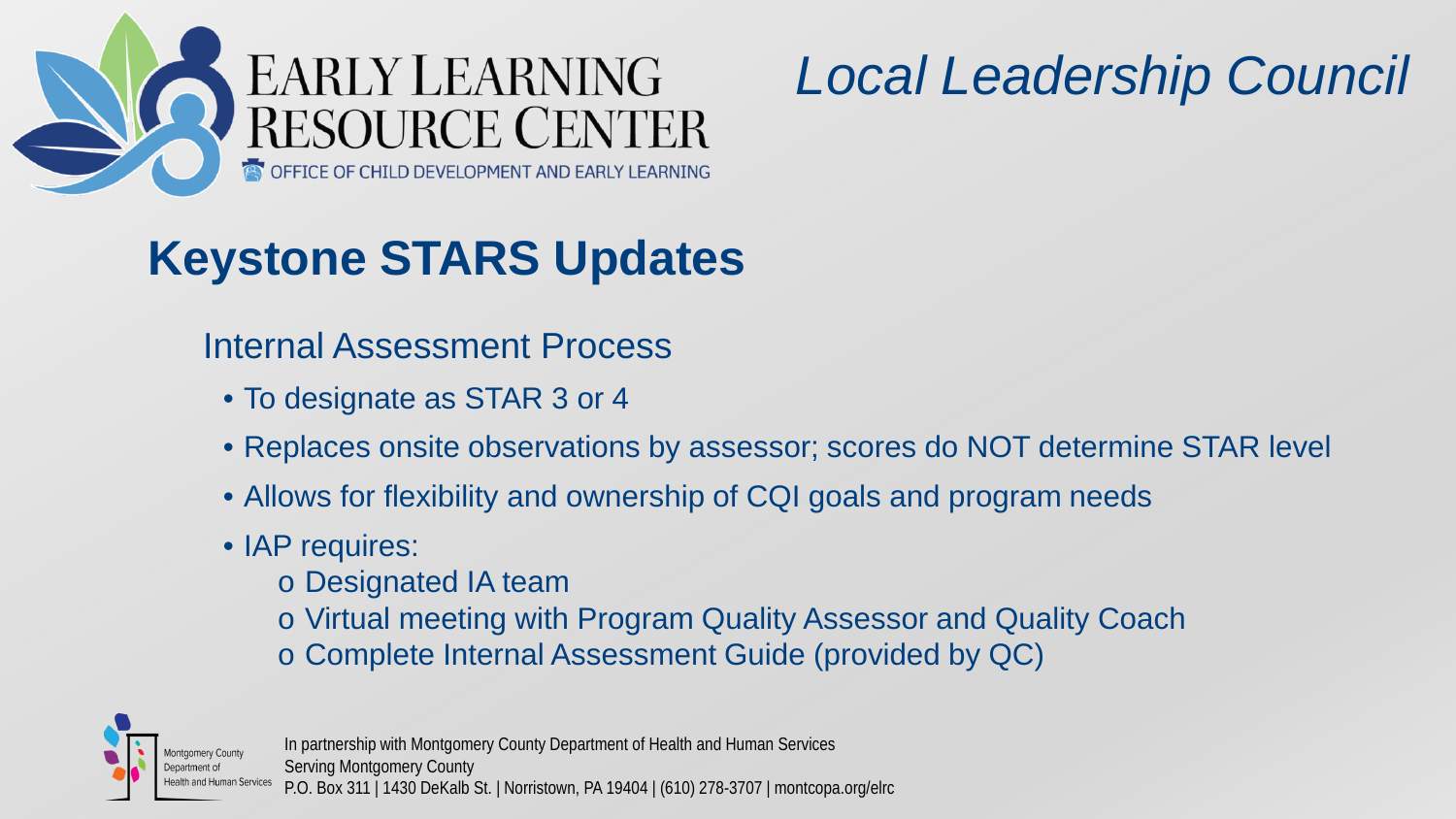

### **Keystone STARS Updates**

#### Virtual Designations

- To designate STAR 2, 3, and 4
- Upload sources of evidence using SMART Document Uploader
- Quality Coach and program to meet virtually for Pre-designation to view documents intended for on-site verification using Microsoft Teams platform
- Virtual Designation meeting with STARS Designator, Quality Coach, and provider for 2020 STARS standards review and virtual tour of learning spaces



In partnership with Montgomery County Department of Health and Human Services

Serving Montgomery County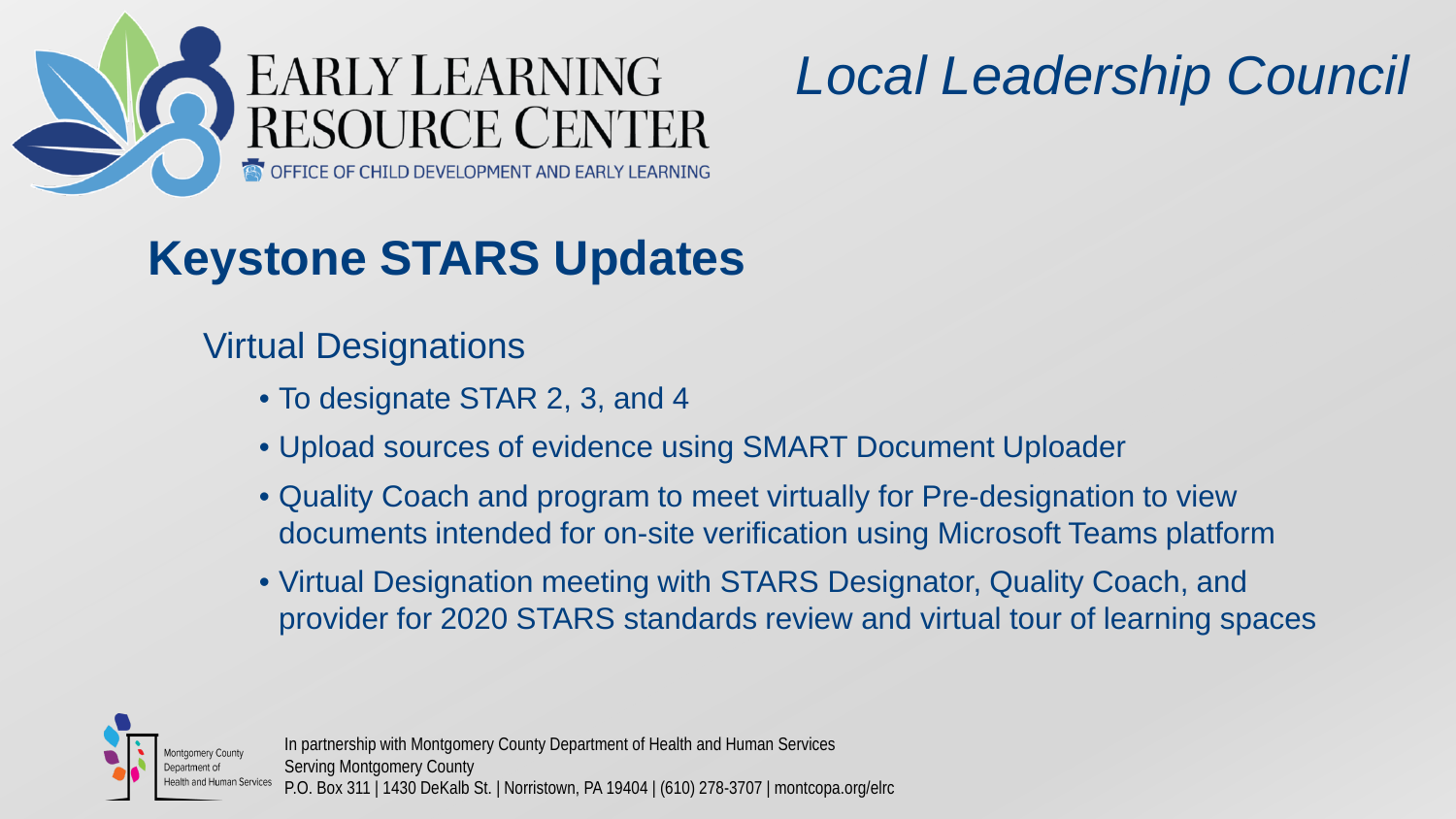

#### **Resource & Referral Updates**

- We continue to assist clients in answering childcare care related questions, supporting families as they apply for Child Care Works, and complete orientation meetings with new families.
- The R&R staff have been working with our Health & Human Services Department to identify needy families who would benefit from receiving food for a Thanksgiving meal.
- We will be receiving 40 winter coats to distribute on a first come, first serve basis. More information to follow.
- We are currently developing a Winter Holiday program. More information to follow.



In partnership with Montgomery County Department of Health and Human Services

Serving Montgomery County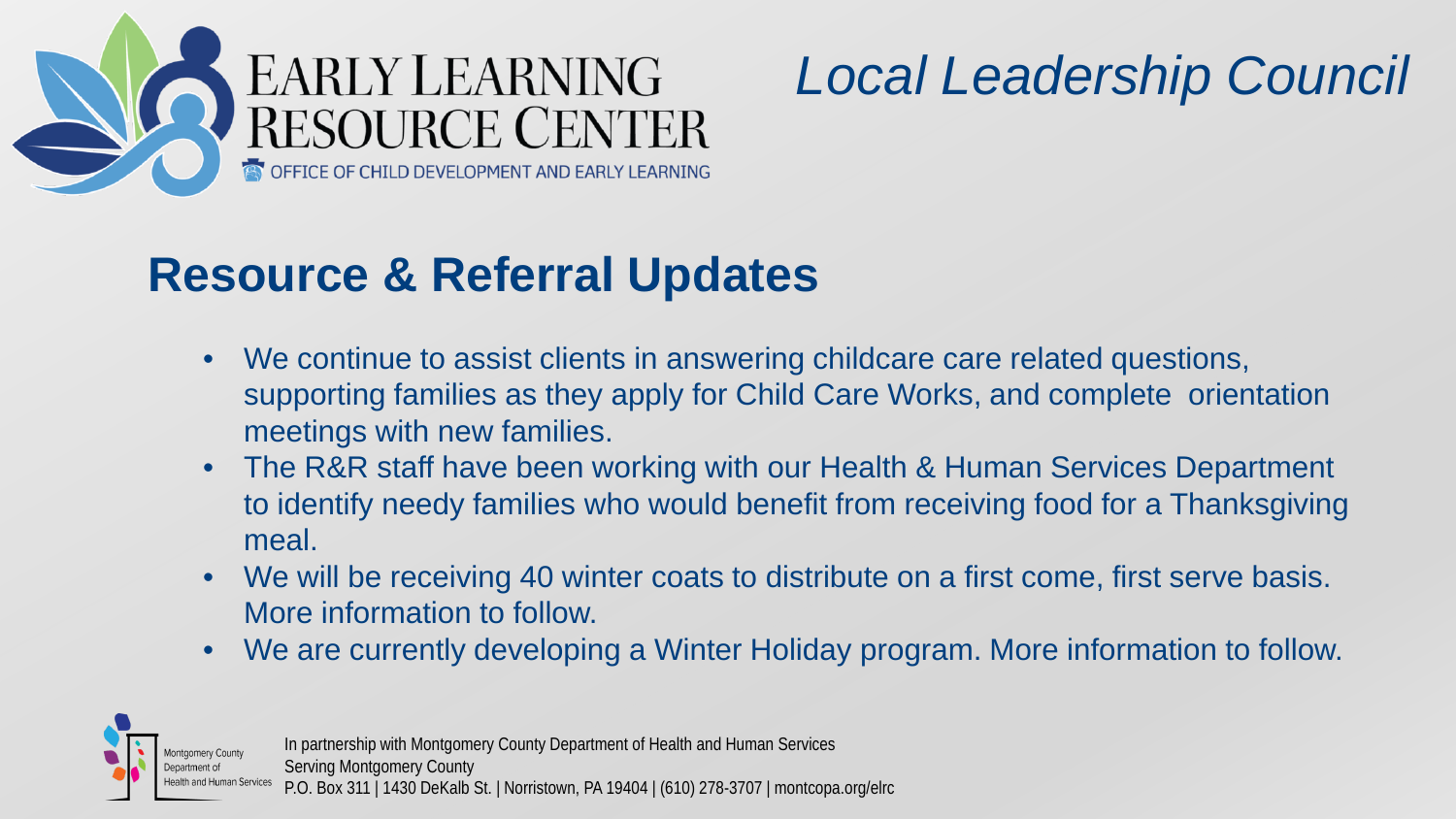



#### **Fiscal Department Updates**

Processing CCW monthly provider payments OCDEL CARES Round 3 payments Montco Cares Program – funds need to be spent by 12/30/20



In partnership with Montgomery County Department of Health and Human Services Serving Montgomery County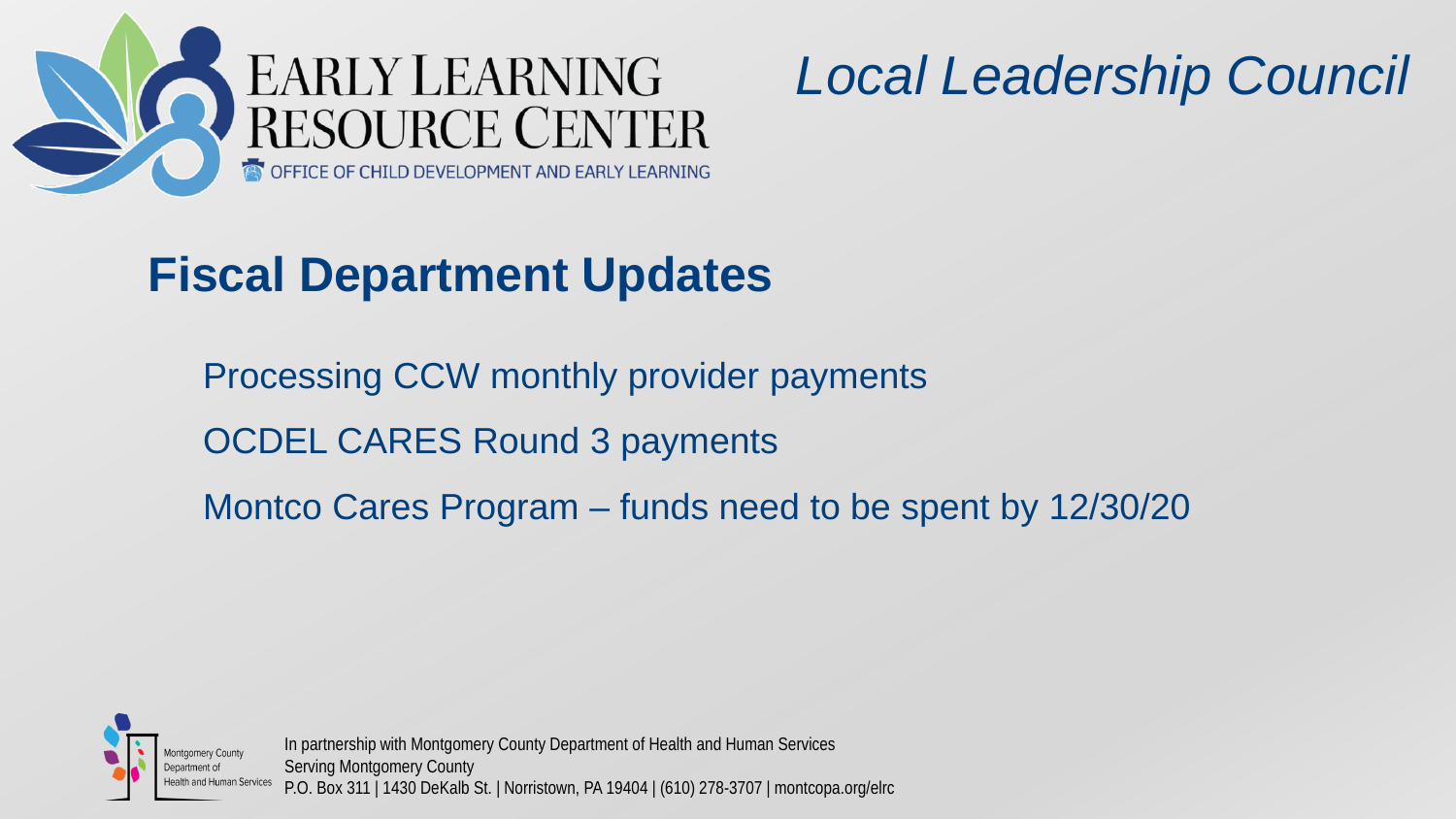

#### **Questions, Comments, Concerns –** We welcome your feedback!

#### **We invite you to participate in our Provider Spotlight.** We plan to feature a new program each month in our newsletter!



In partnership with Montgomery County Department of Health and Human Services Serving Montgomery County